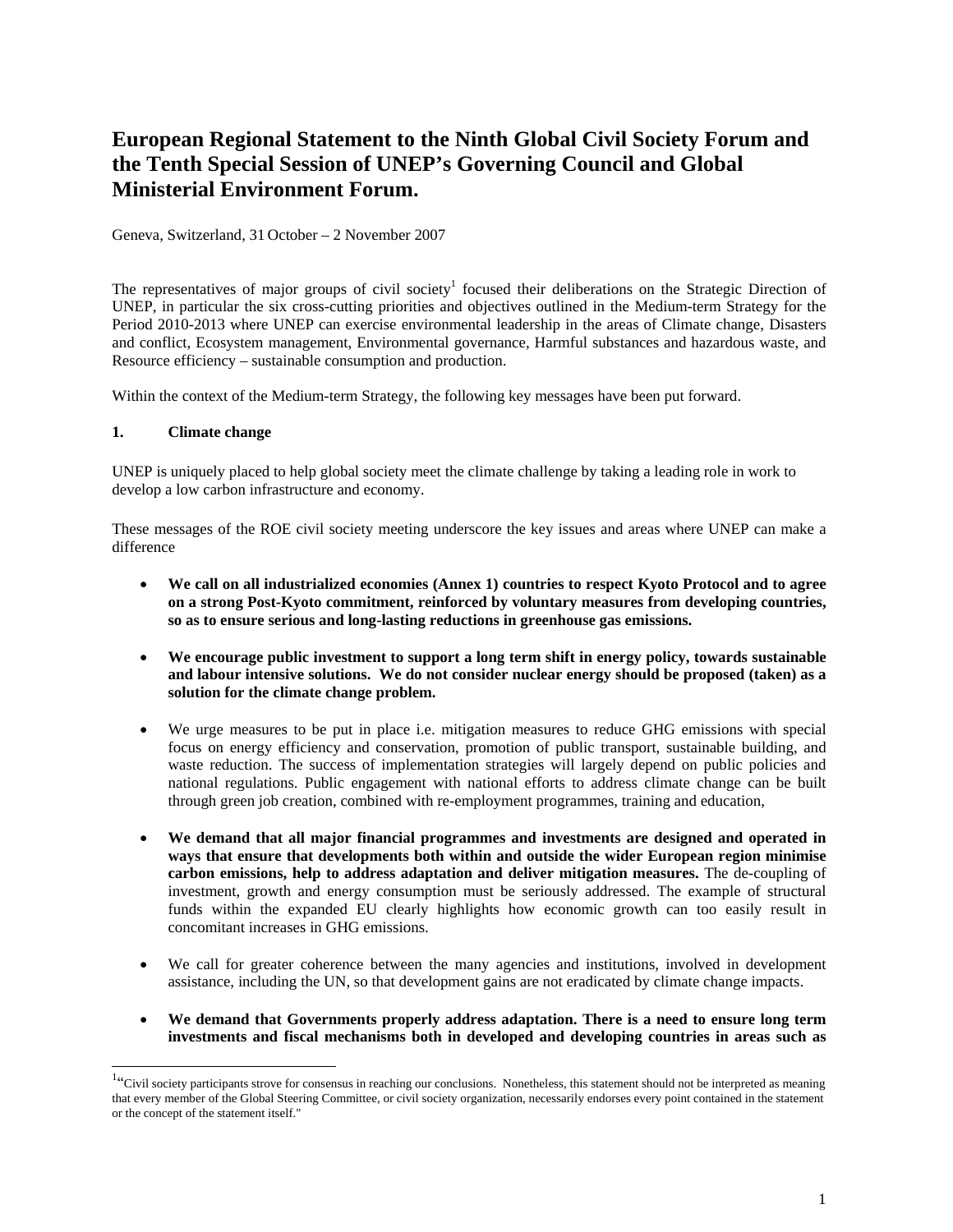**health, water, and infrastructure.** Governments also need to invest strategically in efforts for a proper understanding of the challenges and changes needed to address climate change across all sectors of society. We urge them to maintain coherent positions in all negotiations.

## • **Governments should ensure that groups within civil society are fully and transparently engaged in all decision making and implementation processes with regard to tackling climate change.**

• The transition to a low carbon economy needs also to address the requirement of diversification to support economies that are currently highly dependant upon the production and processing of fossil fuels.

## **2. Disaster and Post-Conflict Management - Working Group**

- Further development and functioning of disaster (and early warning) management system in region (subregions) is important
- Post-conflict should take into account post-conflict sustainable development strategy and implementation ( e.g. South Eastern Europe)
- Environmental Security remain UNEP's priority and preferably considered as cross-cutting and/or energy security and climate change issues.
- Introducing Child Focused Disaster Reduction in Schools in disaster prone areas.
- Introduction of rainwater infiltration, use and management in rural and urban areas as a mitigation policy in disaster prone areas and in post conflict situations.

## **3. Ecosystem Management**

- 1. **[Ecosystems services and valuation]** Their outcomes and impacts are poorly and narrowly explained beyond international rhetoric. Political and public awareness of ecosystem services' benefits does not exist in any adequate manner.
- 2. **[Capacity building]** Communication, Education and Public Awareness [CEPA] is a recurring UN theme that is given little but lip service. There has been no effective follow up to the Bali Declaration by UNEP or other UN-mandated agencies in this area. CEPA must be given priority in all UNEP and UN themes.
- 3. **[Audience]** UNEP should focus its messages well outside the environmental community to achieve effectiveness.
- 4. **[Management]** Successfully managing ecosystem resources necessitates priority in data and assessment [accurate and adequate inventory, monitoring and evaluation]. Otherwise, impacts to the ecosystems and how their performance will continue or be predicted to change will not be correct. Today broad general principles are commonly applied without scientific basis as to the specific ecosystem setting being adequately characterized and assessed.
- 5. **[Traditional local knowledge and practices]** Historical methods and understanding in ecosystems management needs more recognition and should be clearly identified, continued and adapted.
- 6. **[Local community and local government]** Local entities' involvement in ecosystem management is essential yet UNEP has seemingly remained unable to substantively engage with these actors in their global programs. Their absence from UNEP's outreach is a critical missing aspect of UNEP's involvement with the nine major groups.
- 7. **[Biodiversity conservation]** This concept is the basis for maintaining ecosystem values which can importantly influence and support sustainable development and community well-being. Despite this excellent concept, the implementation strategies for society to obtain the benefits from "Biodiversity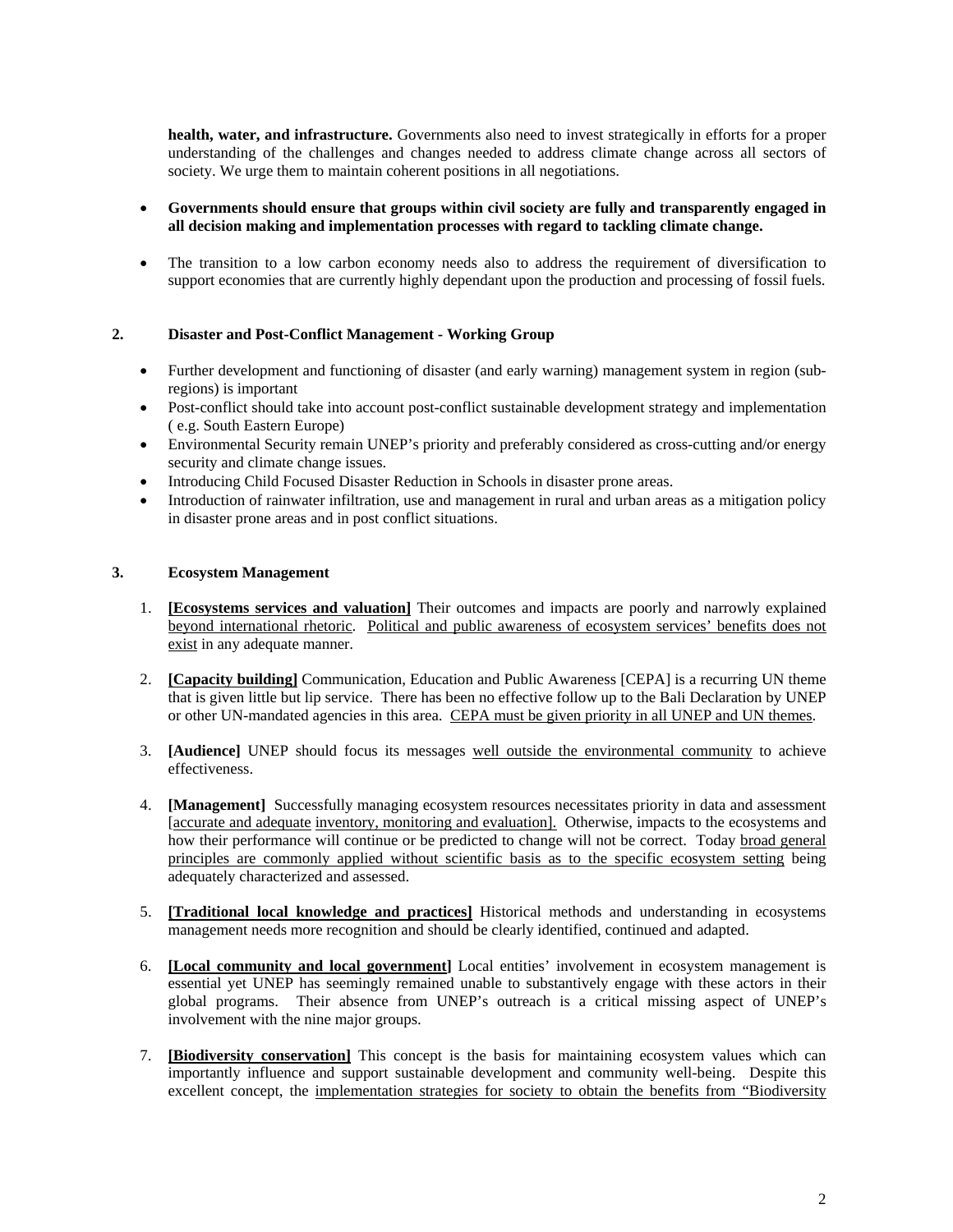Conservation" have not been sufficiently applied or demonstrated. This aspect could be reinforced and strengthened by UNEP as an integral component of ecosystem management.

## **4. Environmental Governance**

We would welcome a stronger, more effective and more efficient UNEP.

*To achieve this we recommend:* 

- Universal country membership
- Predictable and adequate funding through mandatory assessments from members
- Greater presence of UNEP at a national level, including strengthening the National Committees to carry out the following:
	- Raise awareness of environmental issues and UNEP among the public on a country level.
	- Lobby governments to mainstream environment into national development policy planning and implementation processes.
- Ministers in addition to Environment Ministers attend intergovernmental UNEP meetings.
- UNEP should initiate new Multilateral Environmental Agreement negotiations and improve coordination among existing MEAs to increase effectiveness.
- UNEP should initiate its own debate on the relationship between environment and trade.
- More effective civil society representation.

At the Regional Consultation Meeting in November 2007, civil society groups were asked to give an input to the UNEP Medium Term Strategy, though the existing draft of the Medium Term Strategy was not provided. In future it would be helpful for civil society to be sent relevant drafts or documents prior to the Regional Consultation Meetings to allow for meaningful engagement and comment. This will allow for enhanced representation of civil society views at the Governing Council.

#### **6. Sustainable Consumption and Production-Resource Efficiency**

Sustainable Consumption and Production should be the core issue by itself. Resource efficiency is a sub aspect of it. Especially it does not include the concept of fairly sharing the common global resources (Resource Equity). Therefore specific and separate attention is required regarding social equity and environmental justice.

As agreed in Agenda 21, "the major cause of the continued deterioration of the global environment is the unsustainable pattern of consumption and production, particularly in industrialized countries, which is a matter of grave concern, aggravating poverty and imbalances."<sup>2</sup>

Sustainable Consumption and Production should include the following elements:

- Production
	- o Life Cycle thinking
	- o Short production chains
	- o Less packaging and environmental friendly low-cost recyclable packaging
- Consumption
	- o Individual and collective lifestyle changes

<span id="page-2-0"></span> $\frac{1}{2}$ Agenda 21, Chapter 4, par.4.3.